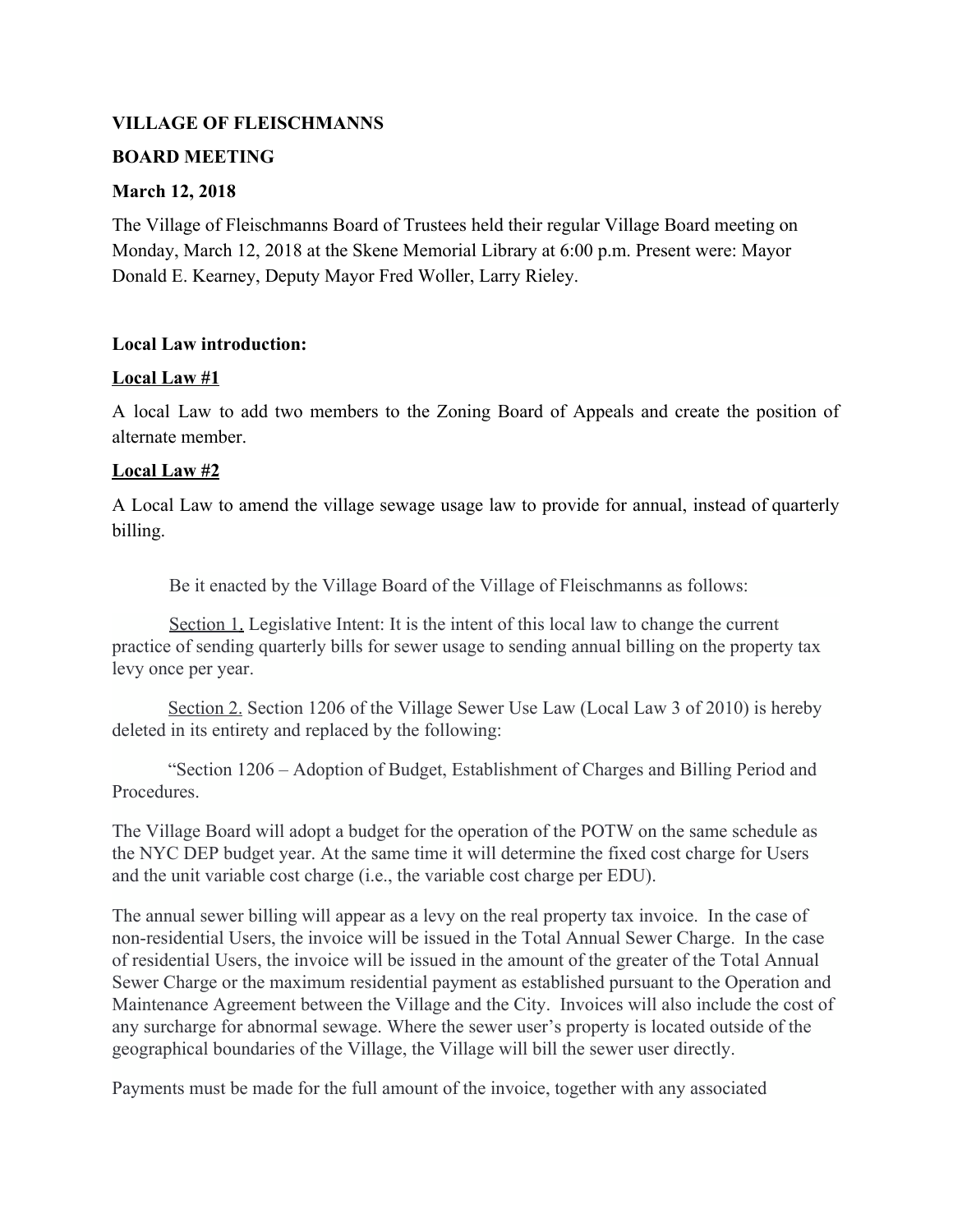administrative charge and late fees. The interest applied for sewer late charges will be reduced to conform to the schedule of late charges of the real estate property tax levy. No partial payments will be accepted. Payments that are received will be applied to the most recent outstanding invoice."

Section 1115 of the Village Sewer Use Law (Local Law 3 of 2010) is hereby deleted in its entirety and replaced by the following:

"Section 1115 – Delinquent Payments

All sewer rents, together with any penalties and interest assessed thereon shall constitute a lien upon the real property served.

Where charges are delinquent and the violator is located outside the geographical boundaries of the Village, then the Village attorney is authorized to seek recovery of charges, including punitive damages, in a court of competent jurisdiction. In any such action, the Village will be entitled to collect reasonable attorney's fees."

Section 3. Severability: If any clause, sentence, paragraph, subdivision, or part of this Local Law or the application thereof to any person, firm or corporation, or circumstance, shall be adjusted by any court of competent jurisdiction to be invalid or unconstitutional, such order or judgment shall not affect, impair, or invalidate the remainder thereof, but shall be confined in its operation to the clause, sentence, paragraph, subdivision, or part of this Local Law or in its application to the person, individual, firm or corporation or circumstance, directly involved in the controversy in which such judgment or order shall be rendered.

# **Local Law #3**

A Local Law to override the tax levy limit established in General Municipal Law \$3-c.

# **Board Meeting Opened at 6:13 PM**

## **Local Law #1**

Public Comment by Bill Burns, who recommended that the village faces other difficulties and recommended that this law does not go into effect.

Motion made by to table proposed Local Law #1, All aye; Motion Carried.

## **Local Law #2**

Motion made by Larry Rielly to adopt Local Law #2, all aye; Motion Carried. As this was the only law to pass, Local Law #2 will change title to Local Law #1.

## **Local Law #3**

Larry Reilly expressed concerned about removing cap limit from taxes. Motion Made by Mayor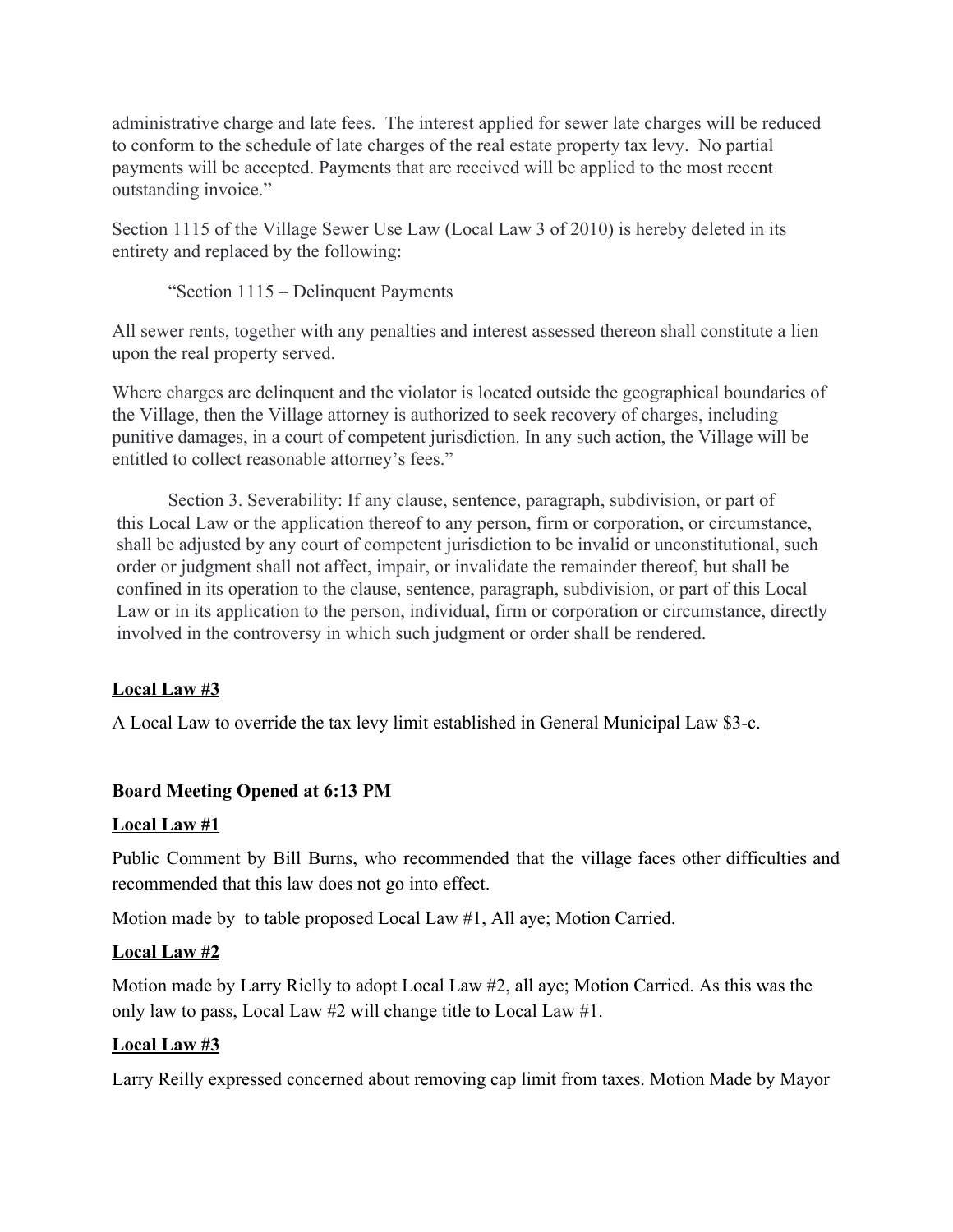Kearney to table Proposed Local Law #3, all aye; Motion Carried.

## **Minutes Review at 6:22 PM**

The minutes from the previous Village Board meeting held on February 12, and the Cedarwood Environmental Budget Review Workshop meeting held on February 22, 2018 went into review before the village Board. Motion made by Mayor Kearney to adopt minutes from February Board Meeting, All aye; Motion Carried. Motion made by Mayor Kearney to adopt minutes from Cedarwood Environmental Budget Review Workshop, All aye; Motion Carried.

# **Jim Buchan Wastewater Treatment Plant**

Jim Buchan mentioned Power issues with Depot St. Pump Station during the power outage on the 9th of March. In its current operating state, a power outage would send the operator a call to notify them of the lack of power, and no system is in place to turn the sewage pumps back on once power has been restored.

Issues were also discussed regarding the road to the reservoir. Due to heavy snow, the road appears impassable by vehicular traffic.

Wastewater Treatment plant is working well due to ongoing maintenance.

# **Resolution for Joint Sale of Tax-Acquired Properties**

Delaware County is prepared to foreclose on tax deficient properties now owned by village.

Upon motion made by Don Kearney and seconded by Larry Reilly, the following resolution was duly adopted:

**WHEREAS**, the County of Delaware has proceeded to foreclose on the following properties in the Village of Fleischmanns; and

**WHEREAS,** it is in the best interest of the Village and the County of Delaware to work together to protect the Village tax lien;

**NOW, THEREFORE, BE IT RESOLVED,** that the County of Delaware sell the interest of both municipalities, The proceeds from said sale shall be divided in proportion to the taxes owed each entity for the years 2016-2017 & 2017-2018. Each parcel to be treated individually. The properties effected are listed on the attached page.

Dated: March 12, 2018

State of New York )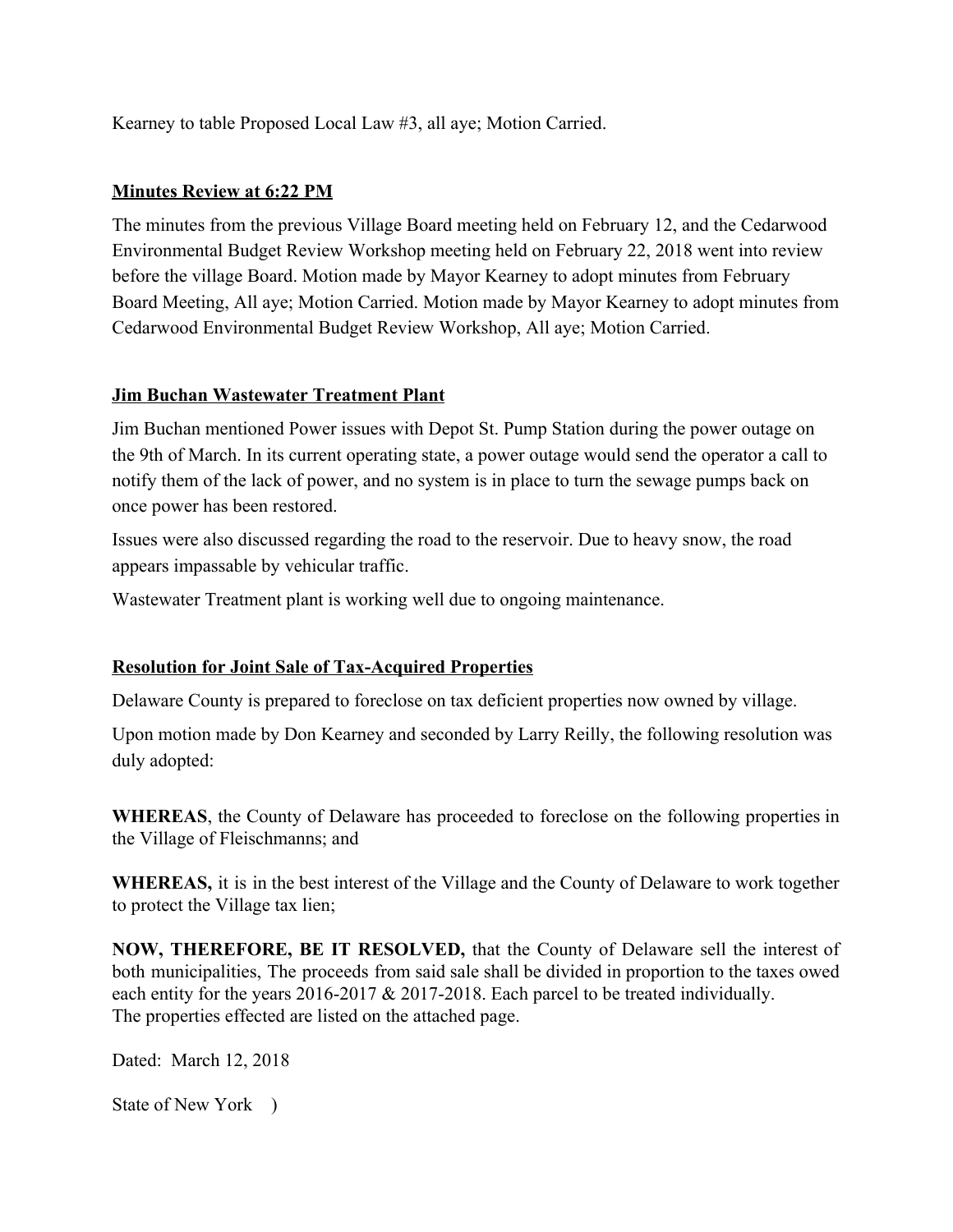)ss:

County of Delaware )

I, Todd Pascarella, Village Clerk of the Village of Fleischmanns, New York, do hereby certify that the foregoing is a true & correct transcript of a resolution adopted by the Board of Trustees of the Village of Fleischmanns, New York on March 12, 2018 and the whole thereof.

-------------------------------------------------

Todd Pascarella, Village Clerk Village of Fleischmanns

# **Resolution supporting Theater Grant Application**

MARK Project is giving \$19,400 grant from New York's Main Street Program, Hoping to hear in April if its approved. Village would not be billed any fee.

 Upon motion made by Fred Woller and seconded by Larry Reilly, the following resolution was duly adopted:

**WHEREAS**, the MARK Project desires to apply for \$19,000 in financial assistance through the 2018 Consolidated Funding Application (CFA) under the NY Main Street TA program and

**WHEREAS**, the application proposes funding to assist the Village in assessing the existing conditions, proposed uses, and architectural renderings for a downtown "main street" building known locally as the Flesichmanns Theater located at 932 Main Street.

**WHEREAS**, the proposed funding will contribute to ongoing community revitalization efforts; and

**WHEREAS**, the grant application requires that the applicant obtain the approval and endorsement of the governing body of the municipality in which the project will be located.

**NOW, THEREFORE, BE IT RESOLVED**, that the Village of Fleischmanns approves the application to be prepared and to be submitted by the MARK Project inc.

Dated: March 12, 2018

State of New York ) )ss: County of Delaware )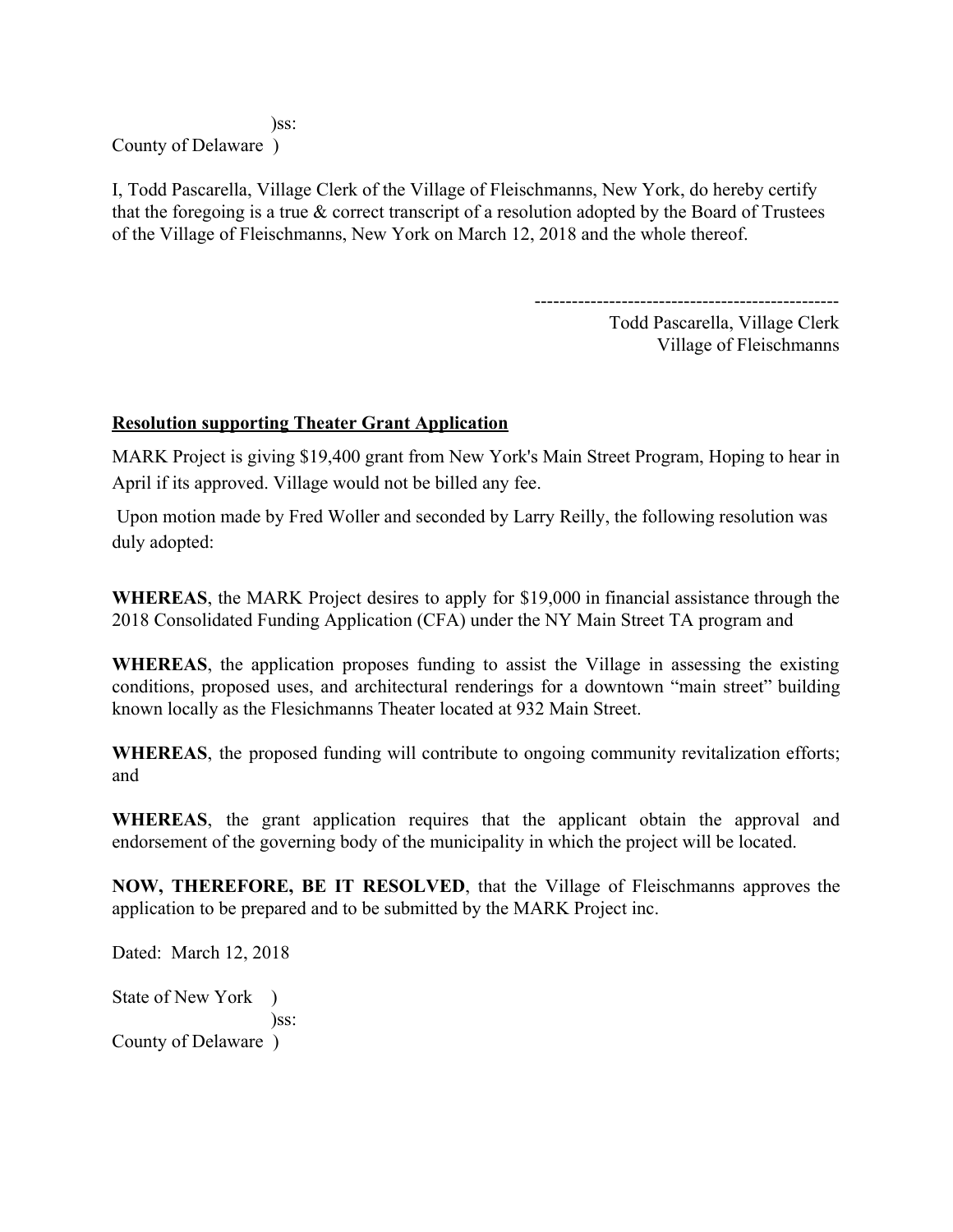I, Todd Pascarella, Village Clerk of the Village of Fleischmanns, New York, do hereby certify that the foregoing is a true  $\&$  correct transcript of a resolution adopted by the Board of Trustees of the Village of Fleischmanns, New York on March 12, 2018 and the whole thereof.

> ------------------------------------------------- Todd Pascarella, Village Clerk Village of Fleischmanns

# **Memorial Day Street Fair Approval**

Fleischmanns First is requesting permission to close Main St from 9 AM to 6 PM on Memorial Day to allow the set up and take downs for the Memorial day Fair. Several items for the Village were requested:

- 1. Your endorsement and permission for Main Street closure from 9 AM to 6 PM Sunday, May 27th, 2018.
- 2. The Street fair be insured under the Village's insurance umbrella and viewed as a Village Sanctioned event.
- 3. That a Village representative be in uniform and be on site during street fair hours to handle traffic safety issues, especially at PO parking lot during setup and vet out emergency situation should one occur.
- 4. Village assistance and access to Village Garbage bin to dispose of all cleanup material following the street fair event.

Mayor Kearney motioned to approve Fleischmanns Memorial Day street fair, provided that insurance was covered under Villages Insurance program, along with a uniformed traffic controller, All Ayed; Motion Carried.

# **Resolution for Standard Workday and Reporting**

The New York State retirement program

End 44:00

## **Pool Committee**

Discussion about fundraising for pool project, people serving the village capacity shouldn't advocate for fundraising; Therefore, those serving on the pool committee should disband so more fundraising could begin. Motion made by Mayor Kearney to disband the pool committee, All Aye, Motion Carried.

# **Fleischmanns First Role in Pool Fundraising**

Resolution was passed at the monthly Fleischmanns First Meeting to contribute \$2,500 to the cost to grant writing to make up the shortfall for the pool, and to run a fundraising campaign to solicit individual donors provided the Village agrees to cooperate, Fleischmanns First recommends the village use the MARK project to support this effort.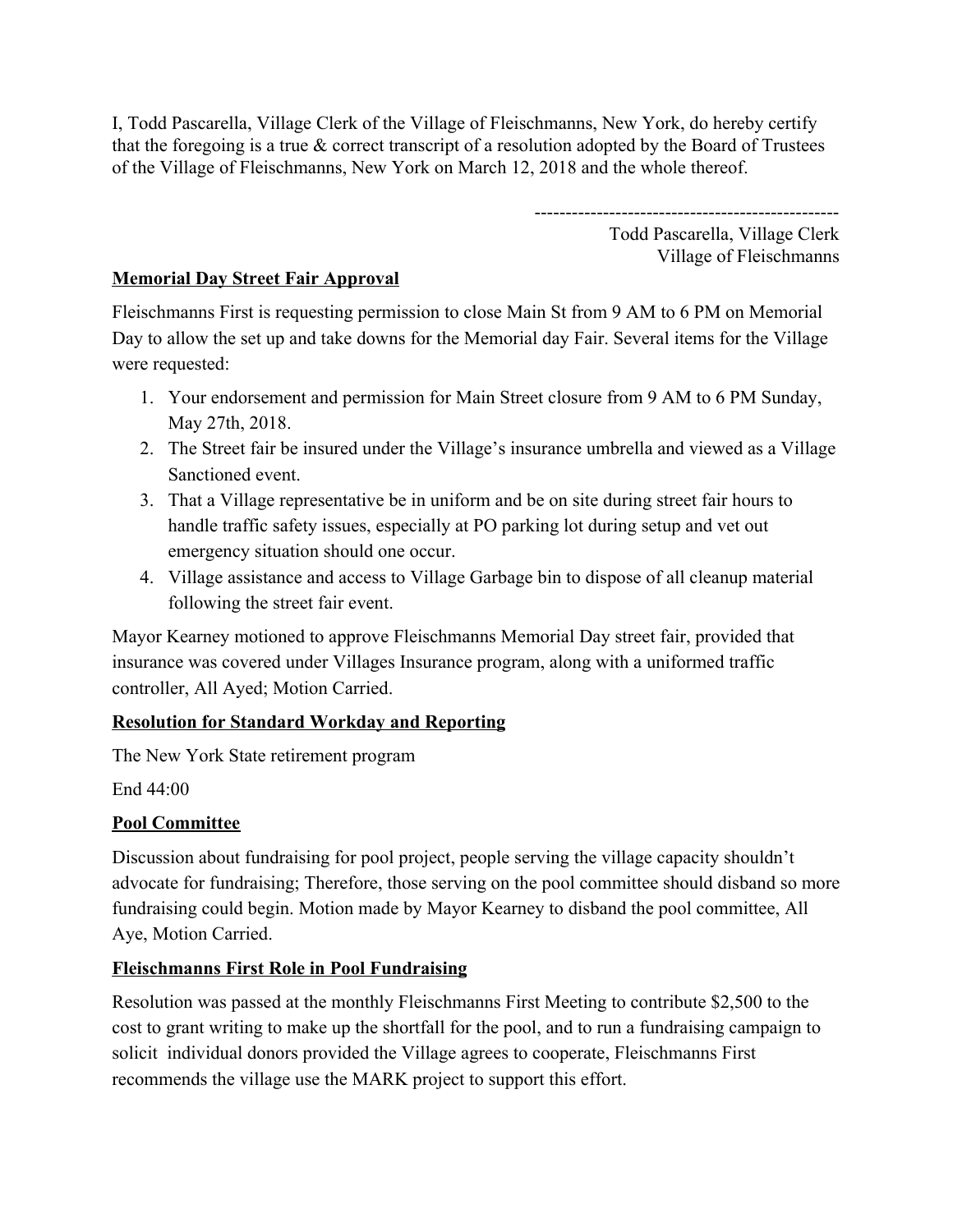Motion made by Fred Woller to accept contract, All Aye. Motion Carried.

### **Treasurer's Report**

| <b>Total General Fund:</b>            | \$749,330.22          |
|---------------------------------------|-----------------------|
| <b>Total Water Fund:</b>              | <u>\$32,036.51</u>    |
| <b>Total Sewer Fund:</b>              | \$307,435.20          |
| <b>Total Capital Fund:</b>            | <u>\$9,882.13</u>     |
| <b>Total Private Funds:</b>           | \$61,497.09           |
| <b>Grand Total All Funds:</b>         | <u>\$1,160,181.15</u> |
| <b>Total Net Income General Fund:</b> | \$159,910.40          |
| <b>Total Net Income Water Fund:</b>   | \$12,459.44           |
| <b>Total Net Income Sewer Fund:</b>   | \$82,603.16           |

Motion Made by \_\_\_ To accept the March Treasurer's report, All Ayed; Motion Carried. Treasurer's report attached.

### **Village Goals**

Treasurer Winefred Zuben recommended decision for board to establish accountability for projects relating to infrastructure and budget.

## **Executive Session**

Motion made by Mayor Kearney to go into executive session in regards to village foreclosed properties with back taxes, All Ayed, Motion Carried and Executive Session was opened.

Motion Made by Fred Woller to reenter general session, All Ayed; Motion Carried.

An offer was made on foreclosed property on Ellsworth Ave, Motion Made by Fred Woller to accept offer, All Ayed, Motion Carried.

In regards to Depot St foreclosed Properties, Board decided to gather more information before moving forward on any action as more info is needed. The village is still attempting to enter Depot St Properties so more accurate business propositions by potential bidders.

## **Old Business**

Discussion in regard to improvements to Lake Street, By Larry Rielly.

## **Vouchers**